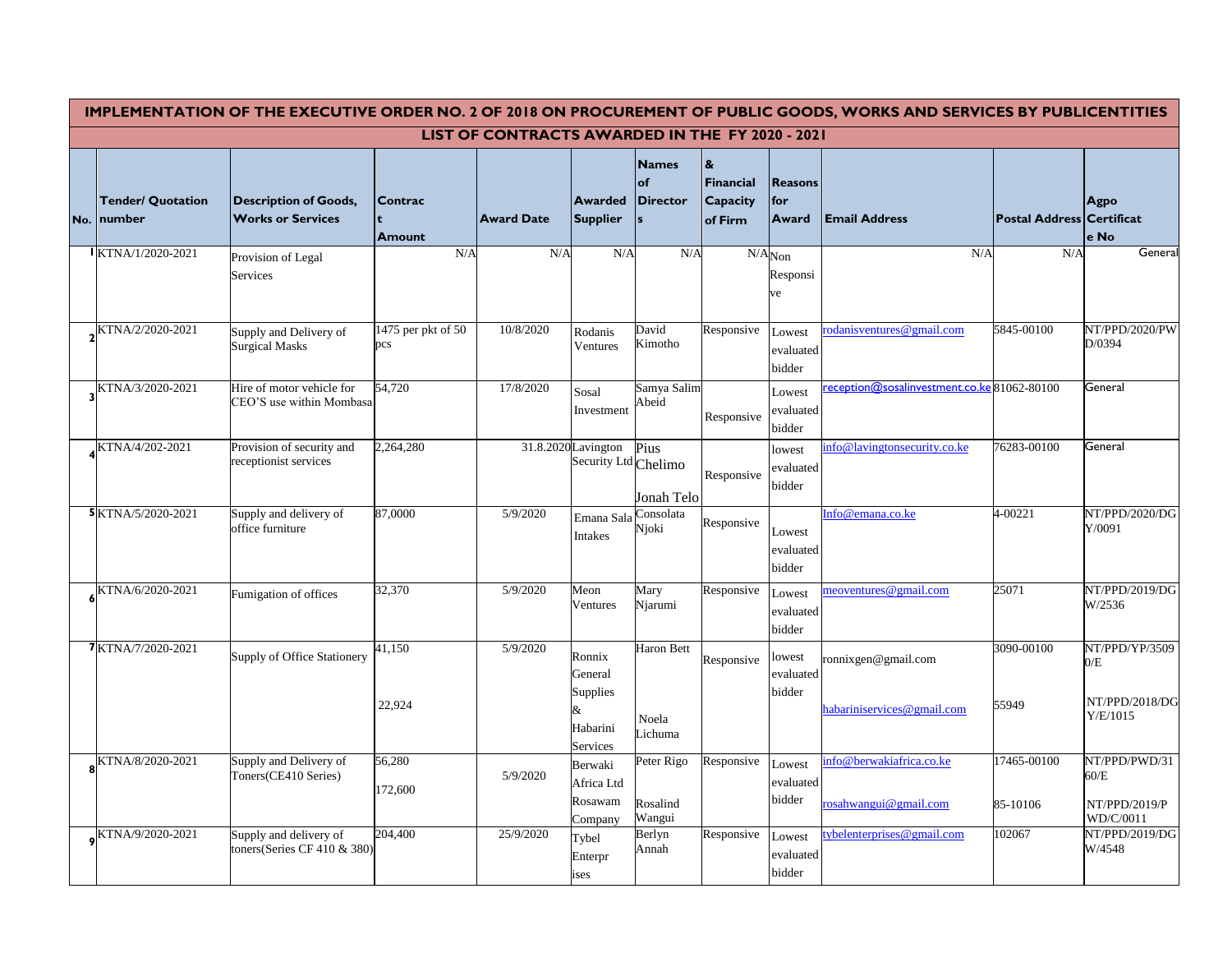| 10KTNA/10/2020-2021               | Supply and Delivery of 98,520<br>Tyres size $255/70R16$<br><b>Tyres size 195/65R15</b> | 45,200                                                                                                               | 2/10/2020  | Clanzi<br><b>Enterprises</b>    | Zipporah<br>Mwai                      | Responsive              | Lowest<br>evaluate<br>bidders | clanzienterprisesItd@gmail.com                             | 43515-00100               | NT/PPD/2019/DG<br>W/E/0460 |
|-----------------------------------|----------------------------------------------------------------------------------------|----------------------------------------------------------------------------------------------------------------------|------------|---------------------------------|---------------------------------------|-------------------------|-------------------------------|------------------------------------------------------------|---------------------------|----------------------------|
|                                   |                                                                                        |                                                                                                                      |            | Joy link<br><b>Ventures</b>     | Hellen<br>Wangu                       |                         |                               | joylinkven@gmail.com                                       | 14553-00100               | NT/PPD/2020/DG<br>W/3287   |
| IIKTNA/11/2020-2021               | Supply of SSL<br>Certificates                                                          | 64,000                                                                                                               | 25/9/2020  | Ideal<br><b>Systems</b><br>Ltd  | Denis<br>Ogada<br>Patrick<br>Ouma     | Responsive              | Lowest<br>evaluated<br>bidder | info@ideal-systems.net                                     | 24185-00100               | General                    |
| $12$ <sup>KTNA/12/2020-2021</sup> | Supply and delivery of<br>staff uniform                                                | 218,020                                                                                                              | 25/9/2020  | Alpabo<br><b>Ventures</b>       | Alice<br>Muthoni                      | Responsive              | Lowest<br>evaluated<br>bidder | Alice   960muthoni@gmail.com                               | 471-00216                 | NT/PPD/2020/PW<br>D/0319   |
| I3 KTNA/13/2020-2021              | Supply and delivery of<br><b>CCTV NRV hard drives</b>                                  | 98,400                                                                                                               | 25/9/2020  | Phintech<br>Investme<br>nts     | Josephine<br>Mutheu                   | Responsive              | Lowest<br>evaluated<br>bidder | phintechinvestment@gmail.com                               | 73280-00200               | NT/PPD/2020/DG<br>W/7547   |
| $14$ <sup>KTNA/14/2020-2021</sup> | Dismantling of office<br>partions & provision of<br>storage facility                   | 321,760<br>596,568                                                                                                   | 9/10/2020  | Oliver K<br>lltd<br>Contell Itd | Elizabeth<br>sirimi                   | Responsive              | Lowest<br>bidder              | sales@divevk.co.ke<br>evaluated contellafricaltd@gmail.com | 66292-00800<br>3318-00200 | NT/PPD/2020/<br>DGW/2493   |
| 15KTNA/15/2020-2021               | Provision of comprehensive 824,086<br>motor vehicle insurance                          |                                                                                                                      | 9/10/2020  | Heritage<br><b>Insuranc</b>     |                                       | Peter Ngethi Responsive | Lowest<br>evaluated<br>bidder | info@heritage.co.ke                                        | 30390-00100               | General                    |
| $16$ KTNA/16/2020-2021            | Provision of<br><b>Receptionist Services</b>                                           | 196,500                                                                                                              | 13/11/2020 | Lavington<br>Security           | Pius<br>Chelimo<br>Jonah Telo         | Responsive              | lowest<br>evaluated<br>bidder | info@lavingtonsecurity.co.ke                               | 76283-00100               | General                    |
| KTNA/17/2020-2021                 | Supply and delivery of<br>newspapers                                                   | Daily nation Kshs.<br>The standard Kshs.<br><b>Business daily</b><br>Kshs.60<br>The east African<br><b>Kshs. 100</b> | 13/11/2021 | Rex<br><b>Kiosk</b>             | Niranjana<br>Dave                     | Responsive              | Lowest<br>evaluated<br>bidder | Rexkiosk 1964@gmail.com                                    | 43407-00100               | NT/PPD/2019/DG<br>W/0809   |
| $18$ <sup>KTNA/18/2020-2021</sup> | Supply and delivery of<br>noise cancellation<br>headsets                               | N/A                                                                                                                  | N/A        | N/A                             | N/A                                   | Non<br>Responsiv        |                               | N/A                                                        | N/A                       | General                    |
| KTNA/19/2020-2021                 | Procurement of SSL<br>Certificate                                                      | 175,000                                                                                                              | 13/11/2021 | Fresco Itd                      | Anthony<br>Mwaura<br>Andrew<br>Kimani | Responsive              | Lowest<br>evaluated<br>bidder | anthony.mwaura@fresco.co.ke                                | 38152-00100               | General                    |
| KTNA/21/2020-2021                 | Repair for motor vehicle                                                               | 180,000                                                                                                              | 28/1/2021  | Langon<br>ga<br>Compa<br>ny     | Joshua<br>Adida                       | Responsive              | Lowest<br>evaluated<br>bidder | joansuppliers@gmail.com                                    | 70679-00100               | General                    |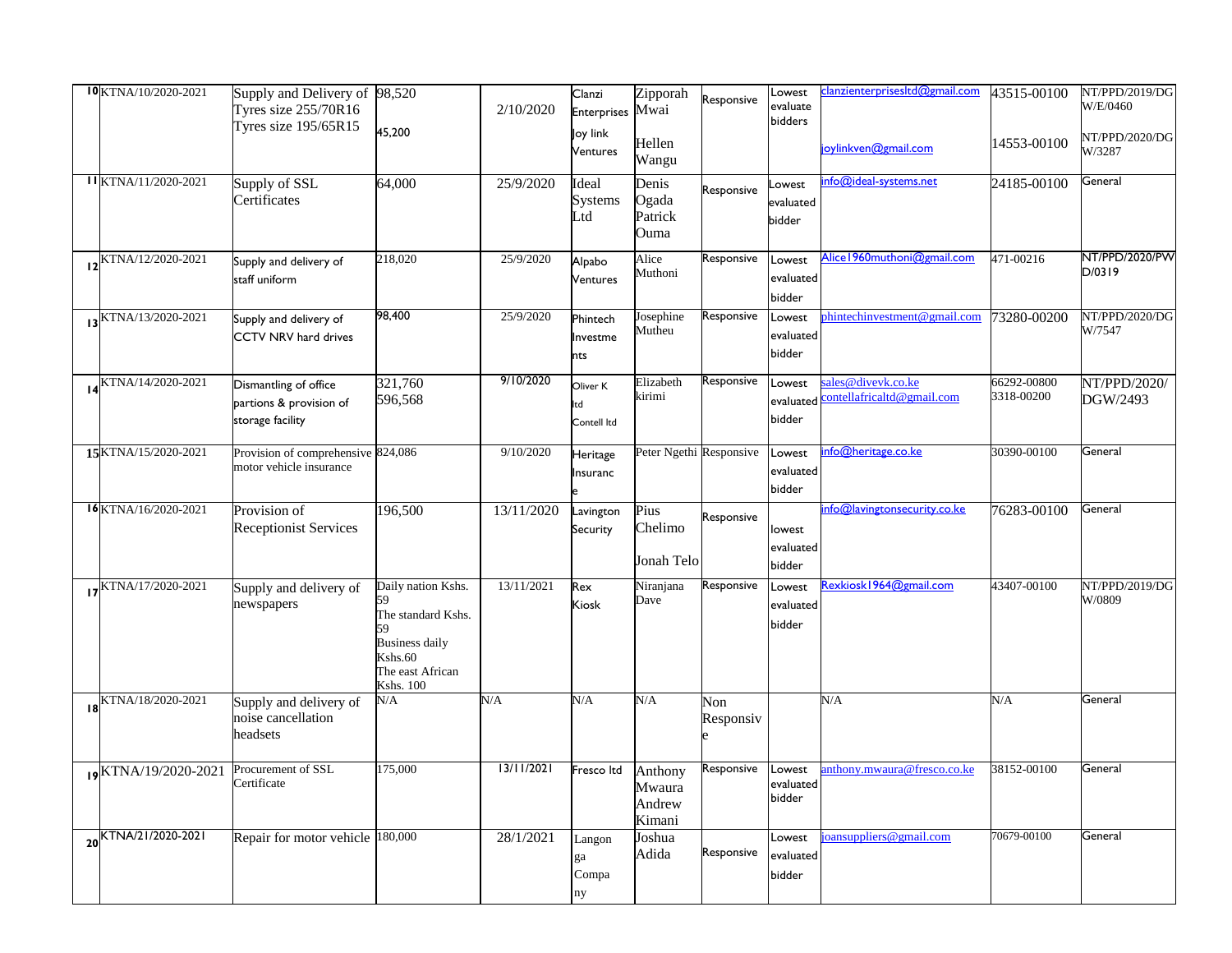|    | 21KTNA/23/2020-2021  | Supply and delivery<br>of laptop and desktop<br>computers                        | 3,173,700  | 16/12/2020 | Tenlive<br>Investment<br>Ltd     | Lilian<br><b>Olivia</b><br><b>Joy Tenge</b> | Responsive             | Lowest<br>evaluat<br>bidder          | tenliveinvestmentsltd@yaho<br>o.com | 26944-00100 | NT/PPD/2020/DG<br>Y/0562 |
|----|----------------------|----------------------------------------------------------------------------------|------------|------------|----------------------------------|---------------------------------------------|------------------------|--------------------------------------|-------------------------------------|-------------|--------------------------|
|    | 22 KTNA/24/2020-2021 | Partitioning of ICDN<br>offices for the shippers<br>council of Eastern<br>Africa | 297,476    | 25/01/2021 | Gevatech<br>Enterpris            | Josephine<br>Milcah<br>Geoffrey<br>Mutua    | Responsiv Lowst        | evaluated<br>bidder                  | gevatechenterprises@yahoo.com       | 73690-00200 | NT/PPD/2020/DG<br>W/8157 |
|    | KTNA/25/2020-2021    | Remote agent licenses for<br>Avaya                                               | 588,784.14 | 13/11/2020 | network<br>solutions             | Konvergenz Mohamed<br>Abdi<br>Yunis         | Responsive             | lowest<br>evaluated<br>bidder        | info@kns.co.ke                      | 17587-00100 | NT/PPD/YP/3864/          |
| 24 | KTNA/26/2020-2021    | Supply and Delivery of<br>noise cancelling<br>wireless headsets                  | 113,850    | 14/12/2020 | Specicom<br>Technolog<br>ies Ltd | Henry<br>Kamau<br>Nyawira<br>Mbugua         | Responsive             | <b>Lowest</b><br>evaluated<br>bidder | sales@specicom.co.ke                | 4428-00100  | General                  |
|    | 25 KTNA/27/2020-2021 | Provision of Imperva<br>database activity<br>monitoring tool(DAM)                | 1,819,035  | 14/12/2020 | <b>ISolutions</b><br>Associates  | James<br>Murigi<br>Nancy<br>Njeri           | Responsive             | lowest<br>evaluated<br>bidder        | info@isolutions.co.ke               | 11690-00100 | General                  |
|    | 26 KTNA/28/202-2021  | Supply and delivery of<br>printed banners                                        | 234,400    | 8/1/2020   | Midax<br>Global                  | Geoffrey<br>Mutua                           | Responsive             | Lowest<br>evaluated<br><b>Bidder</b> | Midaxglobal2016@gmail.com           | 73690-00200 | NT/PPD/2019/DG<br>Y/1918 |
|    | 27KTNA/29/2020-2021  | Provision of enterprise<br>endpoint device<br>security(Anti-Virus)               | 802,500    | 28/1/2021  | Phinetech<br>Investments         |                                             | Responsive             | Lowest<br>evaluated<br>bidder        | phinetechinvestment@gmail.com       | 73280-00200 | NT/PPD/2020/DG<br>W/7547 |
|    | 28KTNA/30/2020-2021  | Provsion of Foreign<br><b>Exchange Services</b>                                  | N/A        | $\rm N/A$  | N/A                              | N/A                                         | Non<br>Responsiv       | N/A                                  | N/A                                 | N/A         | General                  |
|    | KTNA/32/2020-2021    | Procurement of ERP oracle<br>support services                                    | 975,333    | 28/1/2021  | Kevin<br>Getii<br>Morang         | Moranga                                     | Kevin Getii Responsive | Lowest<br>evaluated<br>bidder        | getiikevin@gmail.com                | 20098-00200 | General                  |